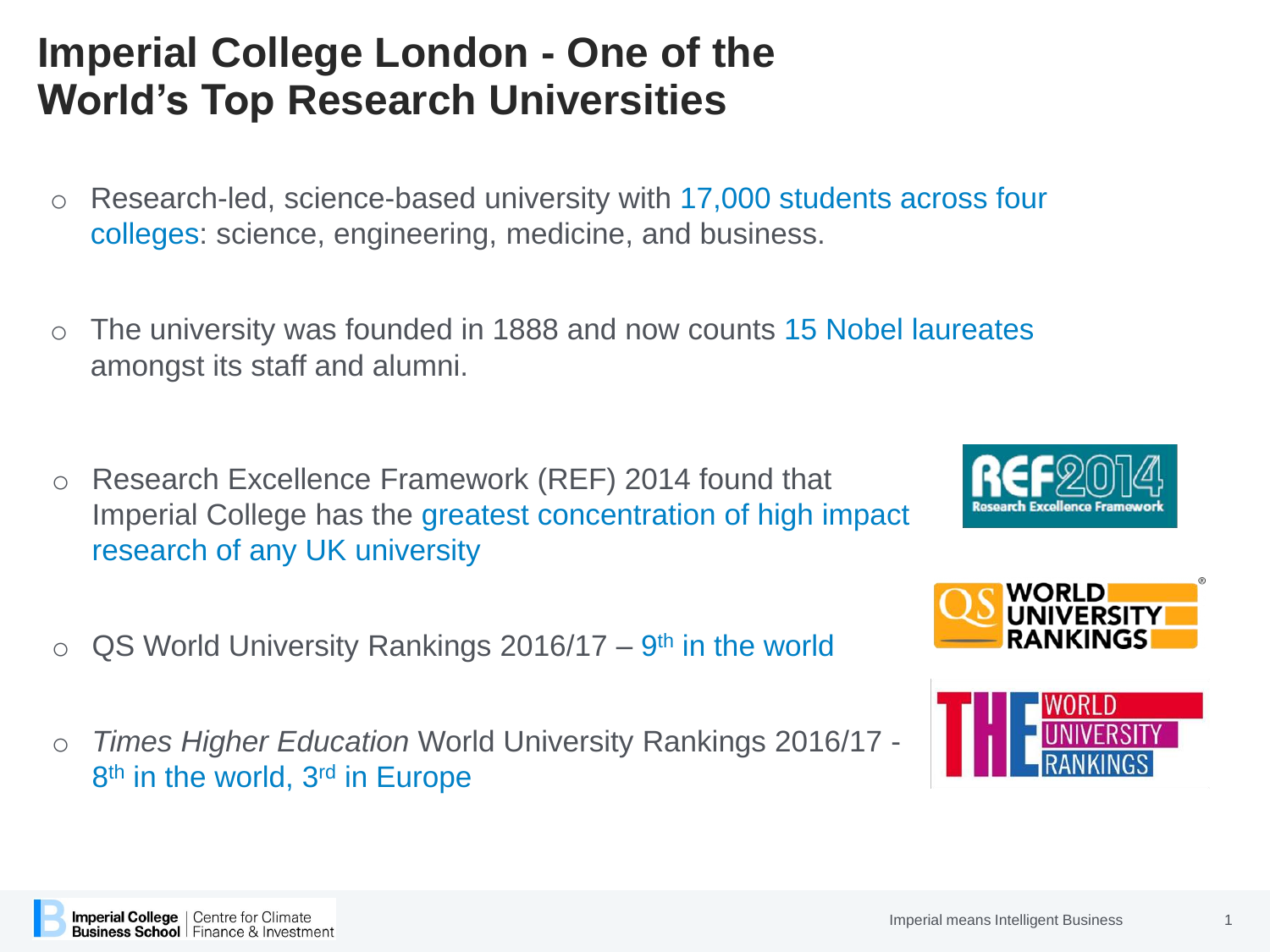## **Centre for Climate Finance and Investment at Imperial College Business School**



Mission to unlock the capital markets to address challenges related to global climate change



Inter-disciplinary research drawing upon the deep technical expertise within Imperial College

Combing academic rigor with industry insights to deliver independent research and analysis



Investigating risk-adjusted returns across a spectrum of technology and infrastructure research themes